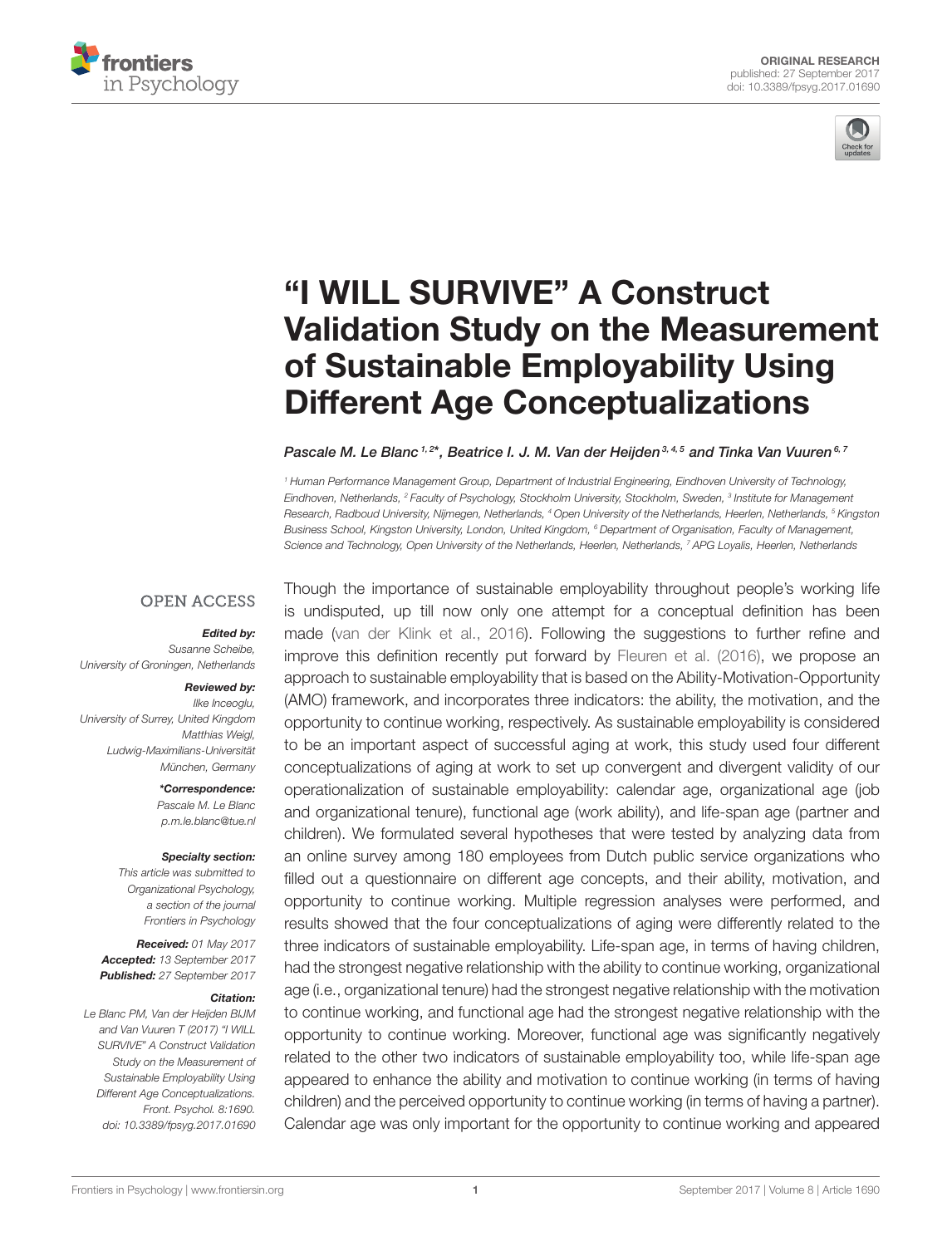to have a negative association with this outcome variable. These results lend support to our proposed operationalization of sustainable employability by showing that the three indicators are differently related to different age conceptualizations thus expanding previous research on the conceptualization of sustainable employability.

Keywords: sustainable employability, calendar age, organizational age, functional age, life-span age, successful aging, ability, motivation and opportunity to continue working

# INTRODUCTION

Given the aging and dejuvenization of the working population [\(Philips and Siu, 2012\)](#page-10-1), and the expected shortages in employees' skills in the future [\(World Economic Forum, 2016\)](#page-11-1), it is of utmost importance to focus on their employability and prolonging their working life until, or even beyond, their official retirement age. The use of the term "employability" goes back to the fifties of the previous century when it was supposed to be an important determinant for securing a job, in particular, to make sure that one had paid work in the (near) future [\(Feintuch, 1955\)](#page-9-0). Over the past decades, researchers continuously adapted the conceptualization of employability to the existing labor market situation, and different purposes, interventions, target groups, measures, and activities were discerned (see [Thijssen et al., 2008\)](#page-11-2). The valuable historical outline drawn by [Versloot et al. \(1998\)](#page-11-3) clarifies that there has been an evident shift over the years in what exactly the employer's stake might be. All in all, the notion of life-time employment has been gradually replaced by the notion of life-long employability [\(Hillage and Pollard, 1998;](#page-10-2) [Forrier and Sels, 2003;](#page-10-3) [Fugate et al., 2004;](#page-10-4) [Rothwell and Arnold,](#page-10-5) [2007;](#page-10-5) [Van der Heijden et al., 2009\)](#page-11-4). In today's new economy, with its ever-increasing market pressures, leaner organizations, and rapid changes in requirements [\(Lazarova and Taylor, 2009\)](#page-10-6), focusing upon sustainable employability or the sustainability of individuals' careers over time is of utmost importance (Van der Heijden and De Vos, [2015;](#page-11-5) [Veld et al., 2015;](#page-11-6) [Van Dam et al.,](#page-11-7) [2017\)](#page-11-7).

Employability research can be divided in input- and outcomebased approaches (see [Forrier et al., 2015,](#page-10-7) for more detailed information). In this contribution, an outcome-based approach is used focusing on indicators of outcomes that are associated with the likelihood to continue working (see for instance [Berntson et al., 2006;](#page-9-1) [Rothwell and Arnold, 2007;](#page-10-5) Wittekind et al., [2010;](#page-11-8) [De Cuyper et al., 2012;](#page-9-2) [Vanhercke et al., 2014\)](#page-11-9). As such, sustainable employability can be considered to be an important aspect of successful aging at work [\(Zacher, 2015\)](#page-11-10), and denotes the degree to which an employee is willing and able to carry out his/her current and future work (Van Vuuren, [2011\)](#page-11-11). Just like sustainable development is vital for retaining world's natural resources (United Nation's Brundtland Commission, [WCED, 1987\)](#page-11-12), sustainable employability is vital for retaining employees' (income) resources and their ability, motivation and opportunity to continue working. Individual workers' sustainable employability comprises that employees are working in such a way that they are able to meet their own needs and labor market requirements in the present, without compromising their ability to meet these in the future (see also [Van der Heijden et al., 2016\)](#page-11-13). It implies that workers are capable and motivated to handle changes over time, both in themselves and in the labor market [\(Sanders et al., 2015\)](#page-10-8). In addition, according to [van der Klink et al. \(2016\)](#page-11-0) sustainable employability means that workers enjoy the necessary conditions that allow them to make a valuable contribution to the organization as well as to their own benefit through their work, now and in the future, while safeguarding their health and welfare.

Recently, [Fleuren et al. \(2016\)](#page-10-0) critically reflected on the latter definition of [van der Klink et al. \(2016\)](#page-11-0) and give five suggestions to optimize this definition: (1) explain what aspects of employment constitute someone's sustainable employability as in its current definition by [van der Klink et al. \(2016\)](#page-11-0), the concept seems to be predicted by itself in the form of a capability set; (2) do not deal with sustainable employability as a characteristic of both the person and the job, simultaneously, instead, one should disentangle them; (3) do not rely on the unpredicted assumption that achieving value in work inherently leads to sustainable employability; (4) do not formulate sustainable employability in such a way that the concept only applies to employed individuals; and (5) specify better how the inherently longitudinal dimensions of sustainable employability should be addressed.

Obviously, the sustainable employability concept is highly complex and one needs more than one indicator to adequately operationalize it. In particular, sustainable employability requires a work context that facilitates employees by providing opportunities to continue working and, at the same time, an employee's attitude and motivation to exploit these opportunities. Correspondingly, we argue that sustainable employability asks for three conditions to be met: first, employees need to have the ability to continue working; second, they need to have the motivation to continue working; and third, they need to have the opportunity to continue working [\(Semeijn et al., 2015;](#page-10-9) Van der Heijden et al., [2015\)](#page-11-14). Ability, motivation and opportunity are the key components in the Ability-Motivation-Opportunity (AMO) framework of individual performance [\(Appelbaum et al.,](#page-9-3) [2000;](#page-9-3) [Boxall and Macky, 2009\)](#page-9-4) which states that HRM practices should be designed in such a way that they stimulate all three components. Building upon the suggestions by [Fleuren et al.](#page-10-0) [\(2016\)](#page-10-0), we propose an approach to sustainable employability that is based on the AMO framework, thus adding to the scholarly literature in this field. We argue that sustainable employability is an individual attribute, which applies to all (potential) workers, including the unemployed and self-employed ones. In the current study, we will build upon the AMO distinction and will use three indicators. The first indicator refers to the degree to which individuals believe that they are able to work and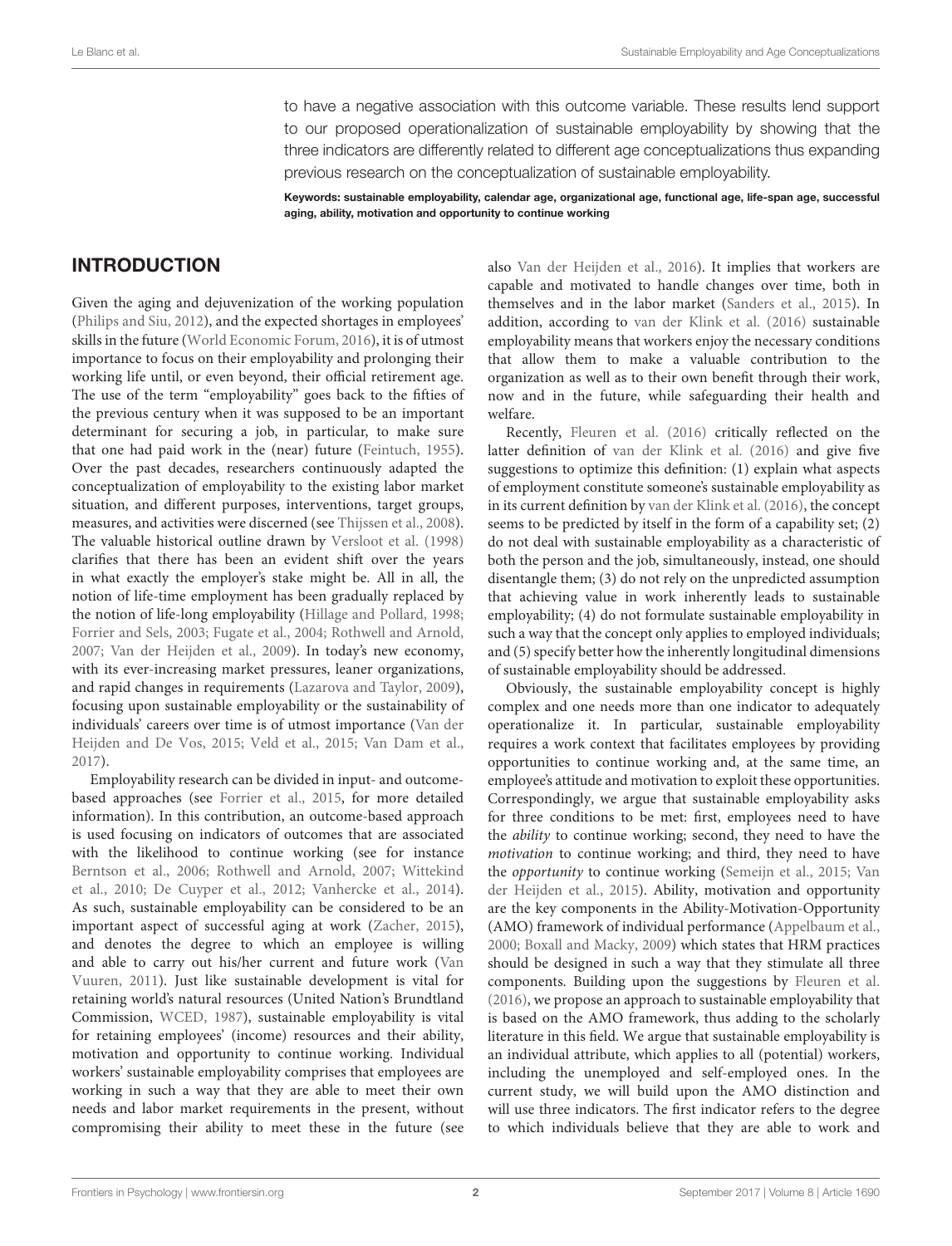to continue working, even beyond their retirement age (Van der Heijde and Van der Heijden, [2006;](#page-11-15) [Geuskens et al., 2012\)](#page-10-10). The second indicator refers to the motivation to work and to continue working (see also [Geuskens et al., 2012\)](#page-10-10). The third indicator comprises the opportunity to work now and in the future, or one's perceived labor market opportunities (Vanhercke et al., [2014,](#page-11-9) p. 593), and refers to "the individual's perception of his/her possibilities of obtaining and maintaining employment." Thus, we propose that sustainable employability is an individual attribute, we do not use a definition in which antecedents are included, and we specify which aspects constitute someone's sustainable employability. We acknowledge that sustainable employability may have many causes, amongst others, whether people realize value in their work. Moreover, we argue that our definition of sustainable employability applies to all possible categories of workers, including the unemployed, and in our conceptualization the longitudinal dimension is incorporated as well by asking the employees about their expectations for the future.

In addition, we will investigate the relationships of four different age conceptualizations with the three distinct indicators of sustainable employability. Given the fact that earlier research on aging at work and sustainable employability is limited and conceptually diverse (see also [Kooij et al., 2008\)](#page-10-11), it is important to incorporate multiple subjective age conceptualizations, over and above calendar age, being an objective measure, only (see also [Cleveland et al., 1997\)](#page-9-5). Calendar age is just a proxy measure for many complex changes related to aging [\(Hall et al., 2007\)](#page-10-12), and the older people get, the more experience they accumulate, and the more heterogeneous they become [\(Staudinger and Bowen, 2011\)](#page-10-13). Subjective age or age perceptions reflect "characteristics of the individual (e.g., physical appearance), but they are also affected by the context in which a person works or interacts" (Cleveland et al., [1997,](#page-9-5) p. 240), and appear to be associated with individual characteristics, such as work competence, health and changes in major life roles [\(Cleveland and Shore, 1992\)](#page-9-6). As such, these more specific aging measures might be a better predictor of (some of) the indicators of sustainable employability than calendar age.

To summarize, the main objective of our study is to investigate the association between aging and sustainable employability using a broader conceptualization for both constructs. More specifically, we will examine the convergent and divergent validity of our operationalization of sustainable employability by relating the three indicators of sustainable employability outlined above with four different age conceptualizations. In this way, we aim at a better understanding of the conceptualization and operationalization of sustainable employability. As will be explicated in more detail in the paragraphs below, we expect differential relationships of the four different conceptualizations of age with the three indicators of sustainable employability. Therefore, the three indicators of sustainable employability are not combined into one overall construct. Moreover, based on the results of our study, we discuss possible directions for management, HR practitioners and workers themselves on how to protect and enhance sustainable employability over the life span.

### HYPOTHESES

# Toward Different Conceptualizations of Aging at Work

Aging at work can be seen as a multi-dimensional process indicating changes in psychological, physical, social as well as societal functioning across time [\(De Lange et al., 2006;](#page-9-7) Kooij et al., [2008\)](#page-10-11), and is argued to affect individual employees on the personal, organizational, and societal levels (cf. Sterns and Miklos, [1995;](#page-11-16) [Kooij et al., 2008\)](#page-10-11). [Sterns and Doverspike](#page-11-17) [\(1989\)](#page-11-17) proposed five different approaches comprising chronological, organizational, functional, psychosocial, and life-span development to measure age-related changes, due to health, career stage, and family status, among others, across time. As individuals with the same chronological (or objective) age may differ in terms of these age-related changes, a more elaborate conceptualization of aging, including subjective measures, is needed to better understand the impact of aging on sustainable employability.

Calendar age, or chronological age, refers to the time passed since one's date of birth. Organizational age refers to the aging of individuals in jobs and organizations, which is more commonly referred to as seniority, and job or organizational tenure (years of service), or as career stage [\(Kooij et al., 2008\)](#page-10-11). Functional or performance-based age comprehends a worker's ability to perform certain tasks on a daily basis [\(Sharkey, 1987\)](#page-10-14). Psychosocial or subjective age comprises the social perception of age, and refers to how old an individual feels, looks and acts, with which age cohort the individual identifies, and how old the person desires to be [\(Kaliterna et al., 2002;](#page-10-15) [Stephan et al.,](#page-10-16) [2012\)](#page-10-16). It also involves age norms applied to an individual with respect to an occupation, company, or society (e.g., stereotypes of older workers). The concept of life-span age emphasizes the intraindividual changes due to individuals moving through (older) adulthood, and relates to behavioral changes at any point in the life cycle. Life-span age can, for example, be measured by life stage or family status (number and age of dependents, marital status; [Sterns and Doverspike, 1989;](#page-11-17) [Sterns and Miklos, 1995;](#page-11-16) De Lange et al., [2006\)](#page-9-7). Substantial events—such as getting married, having children, and experiencing loss of a loved one all mark transitions of one position or "social identity" to another one.

# The Impact of Aging at Work on Sustainable Employability

Over the past decades, life-span theories have started to focus on more complex, multi-dimensional or dynamic conceptualizations of the aging process [\(De Lange et al., 2015\)](#page-9-8). Concrete, both the life-span theory of Selection Optimization and Compensation [\(Baltes, 1987;](#page-9-9) [Baltes and Baltes, 1990;](#page-9-10) Baltes et al., [1999\)](#page-9-11) and Socio-emotional Selectivity Theory [\(Carstensen,](#page-9-12) [2006\)](#page-9-12) highlight the importance of conservation of resources through self-regulatory compensatory goal-related choices and coping strategies. However, despite recent developments in life-span theories incorporating broader age conceptualizations, an elaborate overview of earlier empirical research examining their relationships with sustainable employability is still missing. Therefore, we cannot borrow from a firm and sound theoretical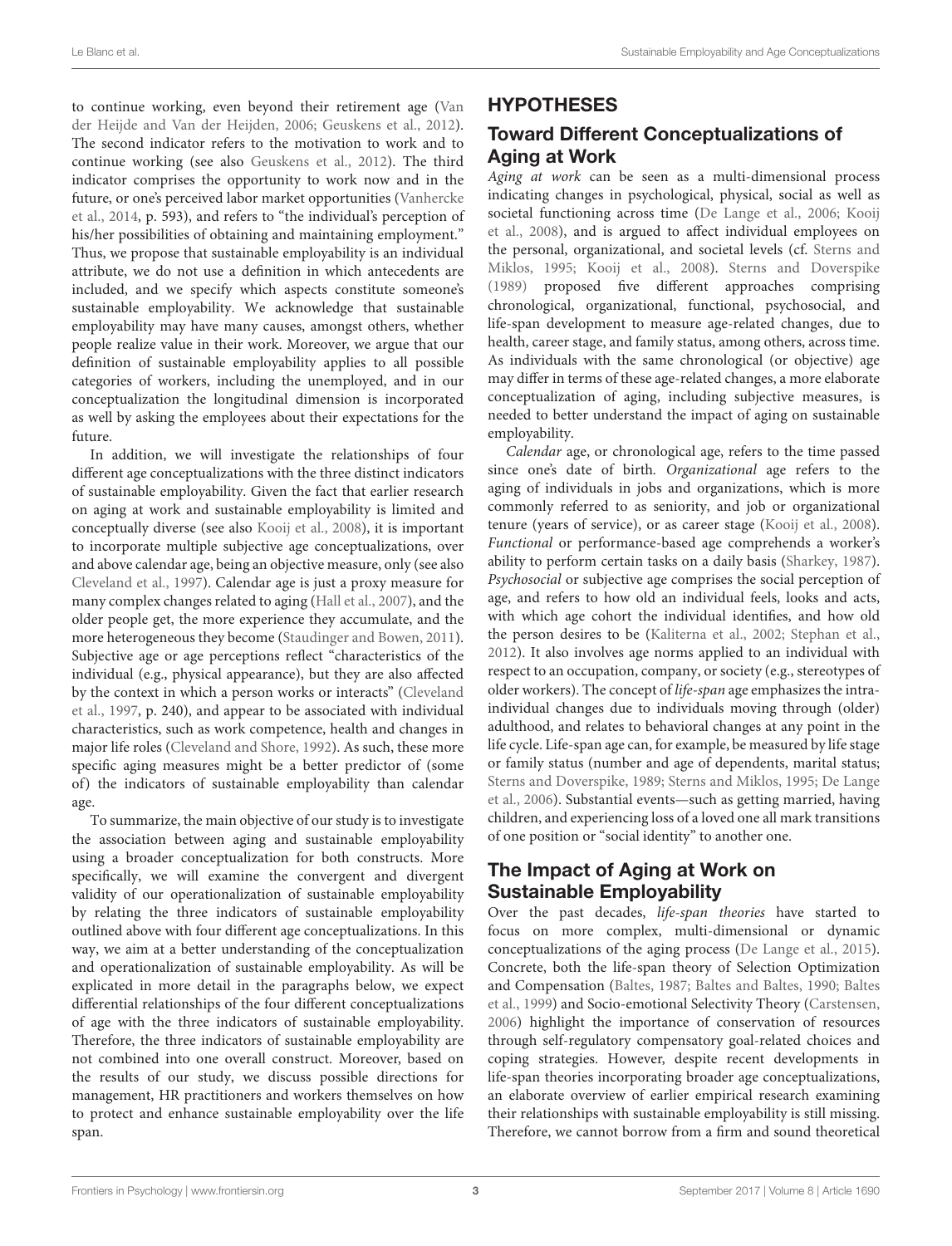framework to support our assumptions; yet, we will build upon all relevant empirical evidence that, to the best of our knowledge, exists. In the following sections, we will go into the scholarly literature and will formulate 12 hypotheses.

# Calendar Age and Sustainable **Employability**

Calendar, or objective, age is by far the most widely used conceptualization to study the impact of aging on sustainable employability. The Netherlands Working Conditions Cohort Survey [\(Geuskens et al., 2012\)](#page-10-10) investigated the differences between age groups of older workers regarding their ability and motivation to continue working. This survey is based on samples aged 45 and older, and showed a positive relationship between calendar age and perceived ability to continue working until the age of 65 [\(Ybema et al., 2010;](#page-11-18) [Geuskens et al., 2012\)](#page-10-10). Employees between 60 and 63 years more often indicated that they were able to continue working until the age of 65 than younger employees. According to [Geuskens et al. \(2012\)](#page-10-10), this probably reflects a selection process, that is, the "healthy worker effect," implying a selection of healthy older workers who remain in employment [\(McMichael, 1976\)](#page-10-17). [Oude Hengel et al. \(2012\)](#page-10-18) also found proof of this healthy worker effect in a large sample of Dutch construction workers between 15 and 64 years in the Netherlands Working Conditions Survey, where the older ones indicated to be more able to continue working in their current profession than the younger ones. As our current study sample consists of people who are currently (still) working, we hypothesize:

Hypothesis 1a: Calendar age is positively related to the ability to continue working.

Motivation to continue working is a relatively new concept (e.g., [Kooij et al., 2014;](#page-10-19) [Akkermans et al., 2016\)](#page-9-13), and refers to both intrinsic and extrinsic motivation to work, and work values and their fulfillment [\(De Wind et al., 2015\)](#page-9-14). Up to now, the concept has gained increasing attention given its importance for successful retention of older workers [\(Kanfer and Ackerman,](#page-10-20) [2004;](#page-10-20) [Stamov-Roßnagel and Hertel, 2010;](#page-10-21) [Kanfer et al., 2013\)](#page-10-22), and, herewith as an indicator of the sustainable employability of the workforce.

Results of studies on the relationship between calendar age and the motivation to continue working are inconsistent. [Geuskens et al. \(2012\)](#page-10-10) found that older age was positively related to the willingness to continue working until the age of 65 in a representative sample of the Dutch working population aged 45 and above. However, [Oude Hengel et al. \(2012\)](#page-10-18) revealed that older construction workers were less willing to continue working than their younger colleagues. This latter finding is in line with the Socio-emotional Selectivity Theory [\(Carstensen,](#page-9-15) [1995\)](#page-9-15), which states that individuals select and pursue goals in alignment with their (working) life's time horizon. In particular, in case individual workers have a limited future time perspective, they are inclined to seek psychological well-being and shortterm benefits. On the contrary, when they view their remaining time as open-ended, individual goals to acquire knowledge, experience novelty, etc. become more important [\(Carstensen,](#page-9-12)

[2006\)](#page-9-12). Building upon Socio-emotional Selectivity Theory, we assume that older people perceive their remaining time and opportunities as more limited, and, as a result, are less motivated to continue working (see also [De Lange et al., 2011\)](#page-9-16). Specifically, we expect them to focus on different goals outside working life, such as deepening existing relations with people in their private life.

In a similar vein, the Selection Optimization and Compensation theory [\(Baltes and Baltes, 1990\)](#page-9-10) proposes that, with advancing age, individuals will allocate fewer resources to growth, due to age-related losses in resources, such as the perception of time (e.g., [Freund and Ebner, 2005\)](#page-10-23). When people are younger, and time is perceived as expansive, open-ended, development goals aimed at optimizing the future are relatively more important [\(Bal et al., 2010\)](#page-9-17). Reversely, in case of a limited future time perspective, the utility of further development is likely to decline, as individuals perceive that development goals are unlikely to be attainable in the limited lifetime remaining. Otherwise stated, age-related decline in future time perspective is claimed to shift attention away from development goals, and, as a consequence, reduce the strength of growth-related motives at work and self-regulation strategies [\(De Lange et al.,](#page-9-16) [2011;](#page-9-16) [Kanfer et al., 2013\)](#page-10-22), herewith reducing the employee's motivation to continue working. Based on this line of reasoning, we hypothesize the following:

Hypothesis 1b: Calendar age is negatively related to the motivation to continue working.

Self-perceived labor market opportunities or perceived employability [\(Van der Heijden et al., 2009;](#page-11-4) [Forrier et al.,](#page-10-7) [2015\)](#page-10-7) lie at the core of a positive process that leads to optimal employee functioning [\(Vanhercke et al., 2014\)](#page-11-9). Previous studies, in general, have found negative relationships between calendar age and perceived labor market opportunities (e.g., Van der Heijden et al., [2009;](#page-11-4) [De Cuyper et al., 2011;](#page-9-18) [Van Vuuren et al.,](#page-11-19) [2011\)](#page-11-19). The lower employability of older workers can be due to age discrimination in organizations as shown in fewer investments in older employees, less appreciation of older employees and less opportunities to engage in interesting tasks, job transitions and development activities [\(Finkelstein and Farrell, 2007;](#page-10-24) Billet et al., [2011;](#page-9-19) [Truxillo et al., 2012\)](#page-11-20). Therefore, we hypothesize the following:

Hypothesis 1c: Calendar age is negatively related to the opportunity to continue working.

# Organizational Age and Sustainable **Employability**

In line with what has been stated in the previous paragraphs regarding the healthy worker effect [\(McMichael, 1976\)](#page-10-17), we hypothesize the following:

Hypothesis 2a: Organizational age is positively related to the ability to continue working.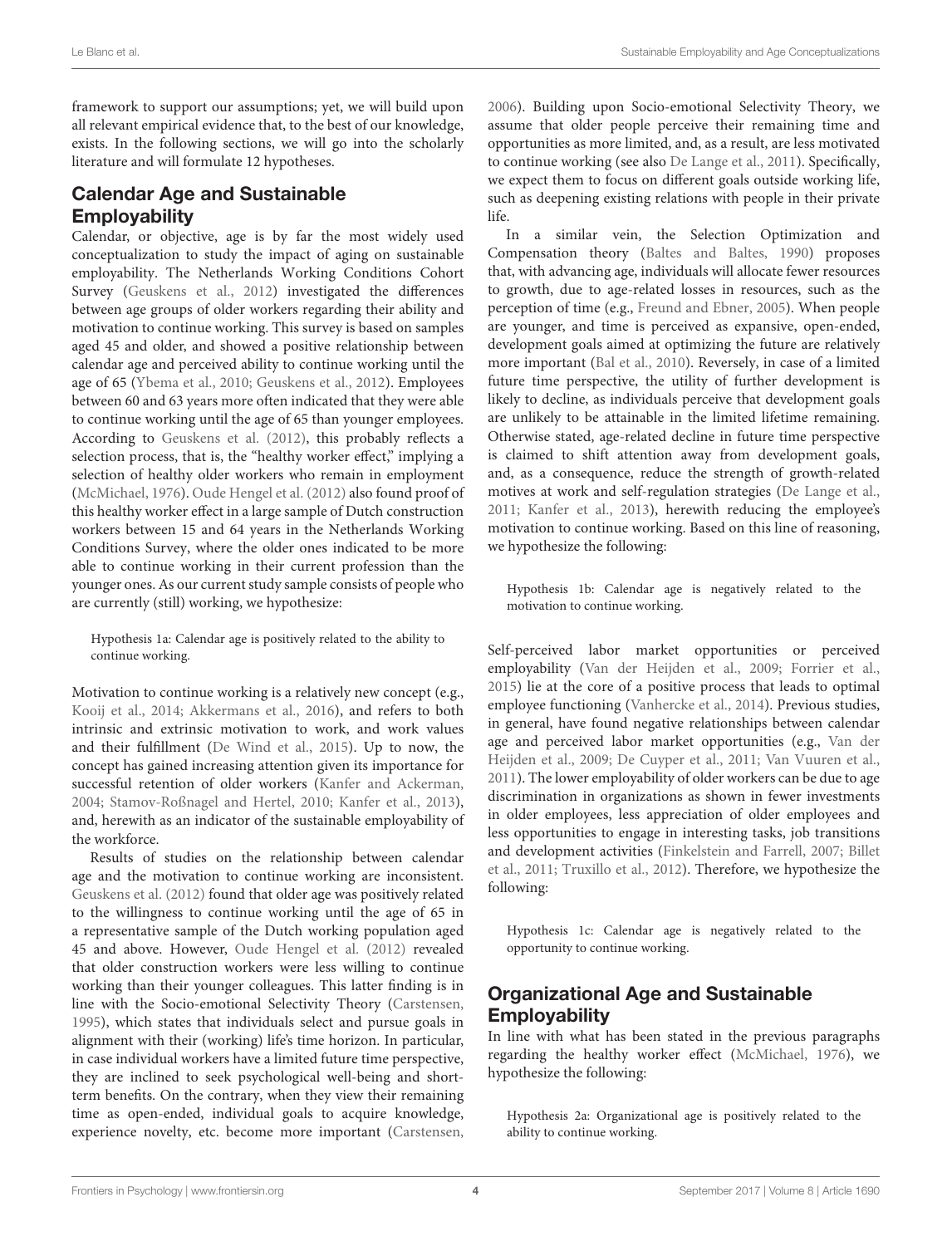Although [Kooij et al. \(2008\)](#page-10-11), on the basis of a meta-analysis of 24 empirical and nine conceptual studies, concluded that most agerelated factors can have a negative impact on the motivation to continue to work of older people, they were less certain about the impact of organizational age. On the one hand, they found that organizational aging has a negative effect on the motivation to continue working because of skill obsolescence, but, on the other hand, a positive effect as well, probably due to the rise in salary with increasing seniority. Given these mixed findings, we have formulated the following non-directional hypothesis:

Hypothesis 2b: Organizational age is associated with the motivation to continue working.

Regarding job and organizational tenure, previous research has shown the danger of experience concentration [\(Thijssen, 1996\)](#page-11-21) or skill obsolescence [\(Schalk et al., 2010\)](#page-10-25) which comprises that people have been specializing themselves so strongly, and over such a long period of time that it is hard for them to find or to learn another job and to stay employable (see also [Van der Heijden and Thijssen, 2003\)](#page-11-22). As the labor market has changed tremendously over the past years, due to a combination of the ever-increasing speed in developments, increasing globalization and demands on productivity, creativity, and flexibility, employees are required to continuously update their occupational knowledge and skills [\(Berntson et al., 2006;](#page-9-1) Van der Heijde and Van der Heijden, [2014\)](#page-11-23) during their entire career. The increasingly volatile "new" work environment (Berntson et al., [2006\)](#page-9-1) requires that, in order to remain competitive on the internal and external labor market (Klein Hesselink and Van Vuuren, [1999\)](#page-10-26), employees need to regularly change tasks, jobs, and/or organizations. Therefore, we hypothesize:

Hypothesis 2c: Organizational age is negatively related to the opportunity to continue working.

# Functional Age and Sustainable **Employability**

Functional age has to do with employees' ability to perform certain tasks on a daily basis [\(Sharkey, 1987\)](#page-10-14), and reflects cognitive abilities and physical health [\(Sterns and Doverspike,](#page-11-17) [1989;](#page-11-17) [Kooij et al., 2008\)](#page-10-11). [Geuskens et al. \(2012\)](#page-10-10) found that poor physical health (i.e., the occurrence of musculoskeletal symptoms) is negatively related to the ability to continue working. In an 11-year follow-up study among 818 active employees, [Ilmarinen et al. \(1997\)](#page-10-27) found that the mean Work Ability Index (WAI) declined significantly for both genders due to chronological aging and work context factors. As the normative age trajectory is a decline in health and work ability, we hypothesize the following:

Hypothesis 3a: Functional age is negatively related to the ability to continue working.

Functional age also has a negative impact on the motivation to continue working [\(Kooij et al., 2008\)](#page-10-11). More specifically, studies by [Oude Hengel et al. \(2012\)](#page-10-18) and by [Geuskens et al. \(2012\)](#page-10-10) revealed that poor health was negatively related to the motivation to continue working until the age of 65 among respectively construction workers and among older employees in general. Possibly, this can be explained by the fact that employees with poor health have to invest more effort in performing their work, which is depleting not only their physical but also their motivational resources. As the normative age trajectory is a decline in health and work ability, we hypothesize:

Hypothesis 3b: Functional age is negatively related to the motivation to continue working.

Finally, work ability appeared to have a positive relationship with employability in Dutch studies among employees in primary education [\(Van Vuuren et al., 2011;](#page-11-19) [Van Vuuren and Marcelissen,](#page-11-24) [2013\)](#page-11-24). As the normative age trajectory is a decline in health and work ability, and people with a decline in work ability will generally be less likely to keep their current job or find a new one, we hypothesize:

Hypothesis 3c: Functional age is negatively related to the opportunity to continue working.

# Life-Span Age and Sustainable **Employability**

Life-span age stands for the sequence of positions that a person holds over a period of time [\(Kanfer et al., 2013\)](#page-10-22), and has been measured in very different ways: for instance, as having a partner or not, having a partner with a paid job or not, or having children (at home or not. Moreover, as already mentioned before, the older people get, the more experience they accumulate, and the more heterogeneous they become [\(Staudinger and Bowen, 2011\)](#page-10-13). Given the pluriformity in private life situations, it is difficult to translate the findings of these studies into directional hypotheses. In the present study, we decided to include two of the most significant aspects of people's private lives: having a partner or not, and having children (at home) or not. Firstly, marital status and living arrangements, along with changes in these in mid-life and older ages, have implications for an individual's health and mortality. Literature on health and mortality by marital status has consistently identified that unmarried individuals generally report poorer health and have a higher mortality risk than their married counterparts, with men being particularly affected in this respect [\(Robards et al., 2012\)](#page-10-28). Whereas marriage appears good for everyone's health and well-being, a review of Umberson et al. [\(2010\)](#page-11-25) concludes that parenthood has significant effects on well-being over the life course, although for some there are positive and for others—such as women, unmarried parents, and individuals with lower social economic status—negative effects. Life-span age also matters as the ability to (not) continue working is related to the financial possibility to retire early [\(Proper et al.,](#page-10-29) [2009;](#page-10-29) [De Wind et al., 2014\)](#page-9-20). Having to carry the financial burden of paying maintenance for their spouse or paying their children's college tuition may reduce the ability of partners and parents to retire early. On the other hand, the social support from a partner can enhance the perceived ability to continue working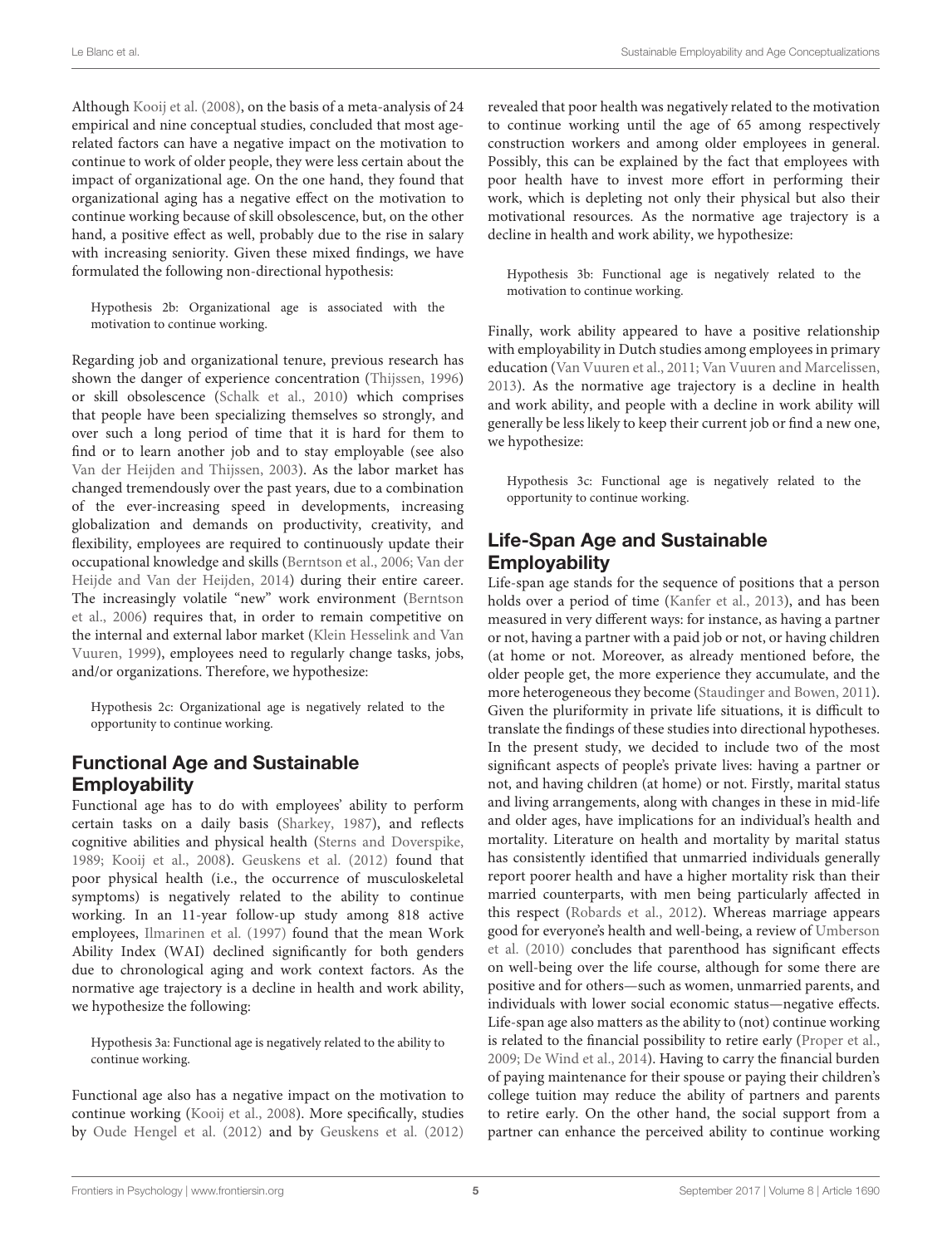[\(De Wind et al., 2015\)](#page-9-14). As explained above, we decided to refrain from formulating directional hypotheses for life span age. Based on the outcomes of the above studies, we hypothesize:

Hypothesis 4a: Life-span age is associated with the ability to continue working.

[Kooij et al. \(2008\)](#page-10-11) concluded that one's partner's wishes and increased value placed on leisure time reduced workers' motivation to continue working and encouraged their decision to retire. Similarly, [Van Dam et al. \(2009\)](#page-11-26) showed that employees who felt a pressure from their spouse to retire early had a strong intention to leave the work force before the official retirement age. [De Wind et al. \(2015\)](#page-9-14) found that a positive attitude of the partner with respect to early retirement, and not having a partner, were associated with early retirement. [Geuskens et al. \(2012\)](#page-10-10) found that employees having a partner without a paid job were more often willing to continue working until the age of 65.

Hypothesis 4b: Life-span age is associated with the motivation to continue working.

The perceived opportunity to continue working is also related to life-span age. [McQuaid and Lindsay \(2005\)](#page-10-30) reported that individual household circumstances, such has having direct caring responsibilities for children, and financial, emotional, and/or time commitments to family members may affect the employability of people and thus their opportunity to continue working.

Hypothesis 4c: Life-span age is associated with the opportunity to continue working.

# **METHODOLOGY**

#### Participants and Procedure

Data were collected by means of an e-questionnaire that was distributed among employees of Dutch public service organizations that are responsible for water management in terms of consultation, facilitation, technical execution, and management of water protection. Their jobs are very diverse, ranging from muskrat catcher, inspector of waterworks, receptionist, human resource consultant, crisis coordinator, purification technician, environmental inspector, water level inspector to chairman of the water board. On average, their job demands can be classified as low physical demands, moderate emotional demands and high cognitive demands. Confidentiality and anonymity of responses were guaranteed. Questionnaires were distributed in one public service organization among 140 employees of which 118 employees responded (response rate of 84%). In addition, about one third of the study sample ( $n = 62$ ) replied individually to a call on the website of the labor market and training fund of the Dutch water boards. The final sample was made up of 120 male (67%) and 60 female workers (33%), 41.2% of the participants worked full-time.

# **Measures**

#### Age Operationalizations

Calendar age (objective age) was measured by asking the person for his/her date of birth, and ranged from 26 to 64 years. The mean calendar age was 48.99 years  $(SD = 8.42)$ .

Organizational age was assessed by means of two separate items: "Since when are you working in your current organization?" and "Since when are you working in your current job?" Respondents' organizational tenure ranged from 1 to 42 years, whereas their job tenure ranged from 1 to 38 years. On average, they were working 16.54 years  $(SD = 9.98)$  in their current organization, and 11.46 years  $(SD = 8.56)$  in their current job.

Functional age was operationalized in terms of work ability, which was measured by means of the WAI that has been proven to be a good predictor of one's work ability (in the future) (Tuomi et al., [1994\)](#page-11-27). The WAI is based on a series of questions that takes into consideration both the physical and mental demands of work and the health and resources of the employee (Ilmarinen et al., [2005\)](#page-10-31) and consists of seven items that are scored in the following way: (1) one's current work ability compared with one's life-time best (scored on a 0–10 points' rating scale); (2) work ability in relation to the demands of the job (scored on a 2–10 points' rating scale); (3) number of current diseases diagnosed by a physician (scored on a 1–7 points' rating scale); (4) estimated work impairment due to diseases (scored on a 1–6 points' rating scale); (5) sick leave during the past year (scored on a 1–5 points' rating scale); (6) one's own prognosis of work ability 2 years from now (scored with 1, 4, or 7 points); and (7) mental resources (scored on a 1–4 points' rating scale). The WAI is calculated by summing the points of the seven items (possible score ranging from 7 to 49 points), and can be divided into the following four classes: poor outcome (7–27 points), moderate outcome (28–36 points), good outcome (37–43 points), and excellent outcome (44–49 points) [\(Tuomi et al., 1994\)](#page-11-27). In earlier research, scholars found a Cronbach's α of 0.70 [\(Alavinia, 2008\)](#page-9-21), and De Zwart et al. [\(2002\)](#page-9-22) found that the test-retest reliability of the WAI was acceptable. In the current study, the Cronbach's α was 0.75. The respondents' WAI scores ranged from 26 to 49 with an average WAI of 39.93 ( $SD = 5.05$ ). As the normative age trajectory is decline in health and work ability, we reversed the WAI-scores for further analyses.

Life-span age was measured with one item: "What is your private life situation?" and was scored using the following answering categories: (a) married or cohabiting without children; (b) married or cohabiting with children living at home; (c) married or cohabiting with children living elsewhere; (d) single without children; (e) single parent with children living at home; (f) single parent with children living elsewhere. Based on the respondents' answers, we composed three variables: partner (0  $=$  single; 1 = married or cohabiting), and children (0 = no;  $1 = yes$ ) and children at home (0 = no; 1 = yes). Eightyfive percent of the respondents ( $N = 153$ ) were living with a partner, 10.6% ( $N = 19$ ) did not have a partner, and for 4% ( $N = 8$ ) their marital status was unknown. With respect to children, 80% ( $N = 144$ ) of the respondents did have children. In addition, 57% ( $N = 103$ ) had children living at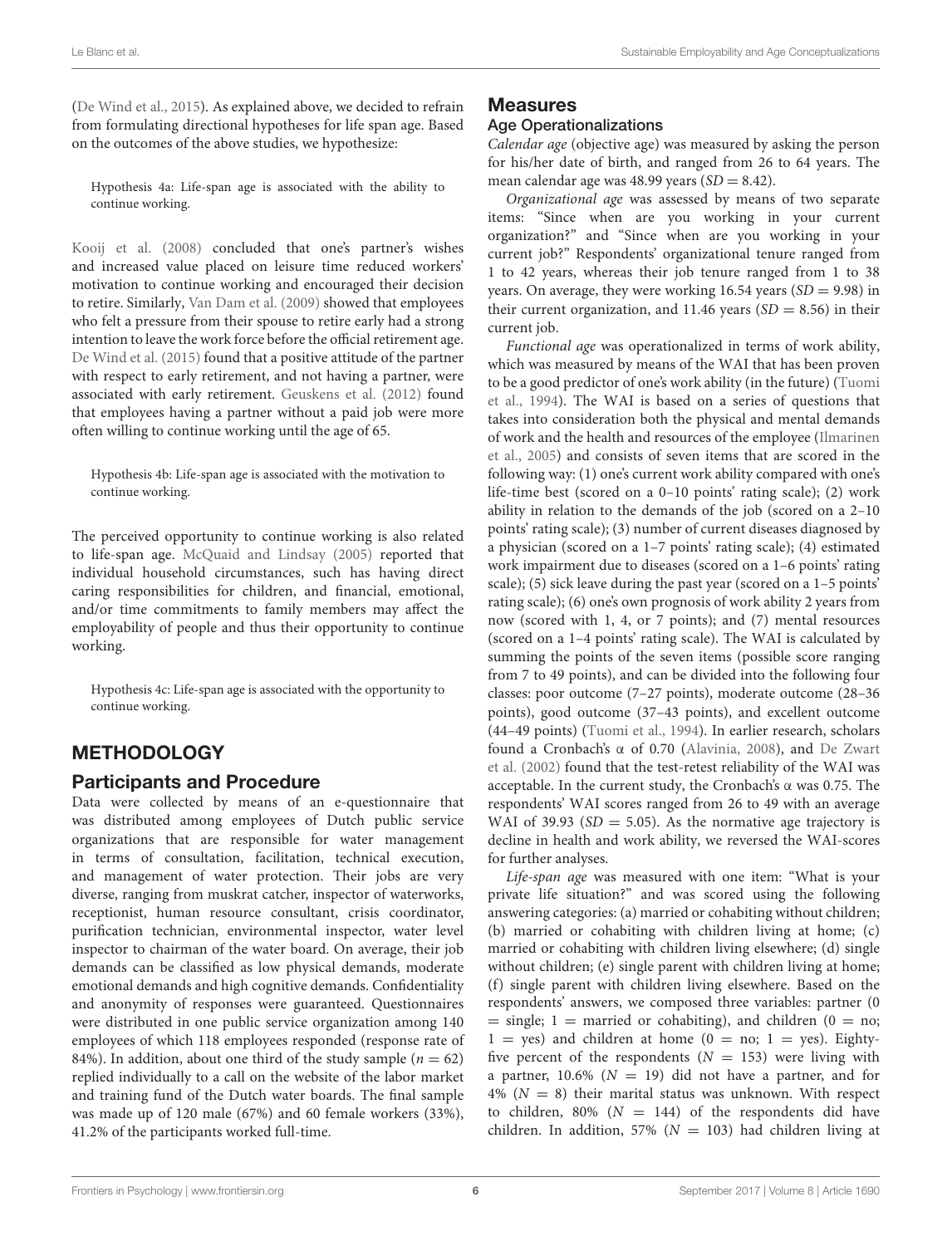home. For 4% of respondents  $(N = 8)$ , parental status was unknown.

#### Sustainable Employability

Ability to continue working was assessed by means of one item [\(Van den Bossche et al., 2008;](#page-11-28) [Koppes et al., 2011;](#page-10-32) Geuskens et al., [2012;](#page-10-10) [Ybema et al., 2014\)](#page-11-29): "Until what age do you consider yourself—physically and mentally—able to continue your current work/job?" This question (as well as the one below about the motivation to continue working) has been used for years already in large-scale TNO studies, i.e., NWCS (Netherlands Working Conditions Survey; [Koppes et al., 2011\)](#page-10-32), and STREAM (Studies on Transitions in Employability, Ability and Motivation; [Ybema et al., 2014\)](#page-11-29). The NWCS is a large-scale periodical investigation into the working conditions of Dutch employees. Ten surveys have been performed to date, in 2003 and 2005– 2016. Some 23,000–38,000 employees per year have responded to the surveys [\(Van den Bossche et al., 2008;](#page-11-28) [Hooftman et al.,](#page-10-33) [2016\)](#page-10-33). Respondents were assigned a report grade based on their response  $(1 < 60$  years and  $10 > 66$ ). A 10 was assigned to a response of 66 years and above because the retirement age in the Netherlands is to be increased gradually and will reach 67 years and 3 months in 2022. After 2022, the retirement age will be linked to the average life expectancy.

Motivation to continue working was assessed by means of one item [\(Van den Bossche et al., 2008;](#page-11-28) [Koppes et al., 2011;](#page-10-32) Geuskens et al., [2012;](#page-10-10) [Ybema et al., 2014\)](#page-11-29): "Until what age do you want to keep on working?" Respondents were again assigned a report grade based on their response (ranging from  $1 = age < 60$  years to  $10 = 66$  years or more).

Opportunity to continue working was assessed by means of a three-item scale on perceived internal and external employability by [Verboon et al. \(1999\)](#page-11-30) and [Veld et al. \(2015\)](#page-11-6) that were all scored on a five-point Likert scale ranging from: (1) absolutely not to (5) absolutely. An example item for external employability is: "I am confident that it is easy for me to find an attractive new job in a different organization." Cronbach's α was 0.79.

### Analyses

First, we computed bivariate correlations between the different age operationalizations, to explore how they were interrelated. Next, we studied the correlations between the different age conceptualizations and the indicators of sustainable employability. Subsequently, we determined the relative strength of each of these relationships by performing multiple regression analyses, for each of the three indicators of sustainable employability separately, with the different age conceptualizations as predictors.

# RESULTS

#### **Correlations**

The results for the bivariate correlations between all study variables are presented in **[Table 1](#page-7-0)**. From **[Table 1](#page-7-0)**, it becomes clear that calendar age was significantly positively related to both aspects of organizational age, i.e., organizational tenure ( $r = 0.53$ ;  $p < 0.01$ ) and job tenure ( $r = 0.33$ ;  $p < 0.01$ ), and significantly

positively related to functional age, i.e., work ability ( $r = 0.19$ ;  $p < 0.05$ ). Logically, the two aspects of organizational age were positively related to one another ( $r = 0.35$ ;  $p < 0.01$ ). Of the three aspects of life-span age, having children was positively related to calendar age ( $r = 0.17$ ;  $p < 0.05$ ), whereas having children at home was negatively related to calendar age  $(r =$  $-0.24$ ;  $p < 0.01$ ). Having children was significantly positively related to having a partner  $(r = 0.17; p < 0.05)$ . Finally, having children and having children at home were significantly positively interrelated ( $r = 0.56$ ;  $p < 0.01$ ). The ability to continue working was significantly positively related to the motivation to continue working ( $r = 0.47$ ;  $p < 0.01$ ), whereas the motivation to continue working and the opportunity to continue working were significantly positively related too  $(r = 0.21; p < 0.01)$ .

Calendar age was significantly negatively related to the motivation ( $r = -0.19$ ;  $p < 0.05$ ) as well as to the opportunity to continue working ( $r = -0.32$ ;  $p < 0.01$ ). Regarding the two aspects of organizational age, results showed that organizational tenure was significantly negatively related to both the motivation  $(r = -0.29; p < 0.01)$  and the opportunity to continue working  $(r = -0.16; p < 0.05)$ . Job tenure, on the other hand, was not significantly related to any of the three indicators of sustainable employability. Functional age was significantly negatively related to all three indicators of sustainable employability, i.e., ability to continue working ( $r = -0.25$ ;  $p < 0.01$ ), motivation to continue working ( $r = -0.17$ ;  $p < 0.05$ ), and opportunity to continue working ( $r = -0.29$ ;  $p < 0.01$ ). Finally, as regards life-span age, only having children was significantly positively related to the ability to continue working ( $r = 0.16$ ;  $p < 0.05$ ).

#### Multiple Regression Analyses

In **[Table 2](#page-7-1)**, the outcomes of the regression analyses are presented.

The ability to continue working was significantly positively related to having children ( $\beta = 0.29$ ;  $p < 0.01$ ), and significantly negatively to functional age ( $\beta$  = −0.28;  $p$  < 0.01) and organizational tenure ( $\beta = -0.25$ ;  $p < 0.01$ ). The motivation to continue working was significantly negatively related to organizational tenure ( $\beta = -0.35$ ;  $p < 0.01$ ), and to functional age ( $\beta = -0.20; p < 0.01$ ), whereas it was significantly positively related to having children ( $\beta = 0.21$ ;  $p < 0.05$ ). Finally, the opportunity to continue working was significantly negatively related to calendar age ( $\beta = -0.26$ ;  $p < 0.01$ ) and to functional age ( $\beta = -0.27$ ;  $p < 0.01$ ), whereas it was significantly positively related to having a partner ( $\beta = 0.18$ ;  $p < 0.05$ ).

### **DISCUSSION**

In most Western countries official retirement ages are rising, therefore protecting and enhancing workers' sustainable employability has become a top priority. However, up till now, only one profound attempt to define sustainable employability conceptually has been made [\(van der Klink et al., 2016\)](#page-11-0). In the current paper, we propose an approach to sustainable employability that is based on the AMO framework of individual performance, and incorporate three indicators: the ability, the motivation, and the opportunity to continue working, respectively. As the three indicators turned out to be related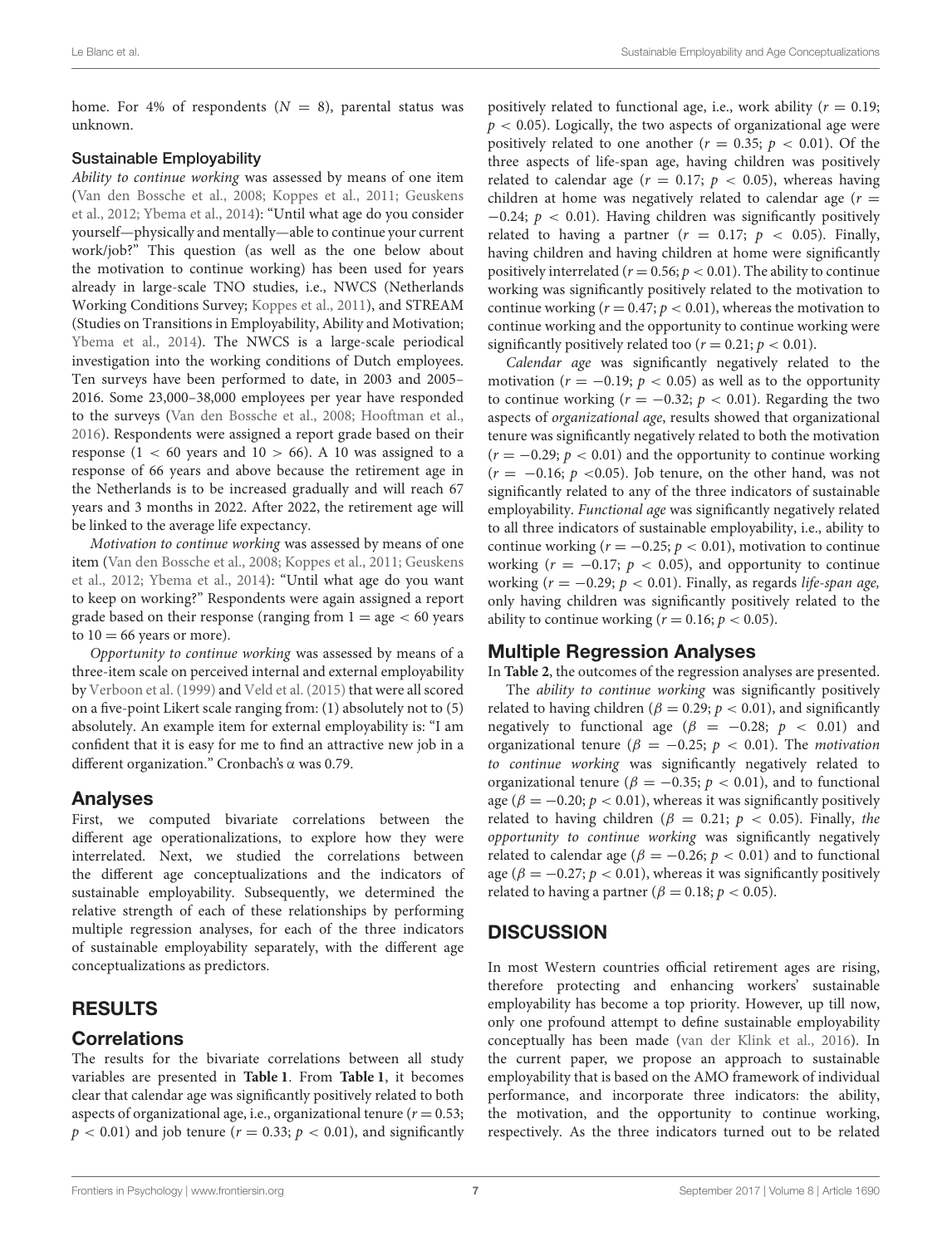<span id="page-7-0"></span>

| <b>TABLE 1</b>   Correlations between the study variables. |  |
|------------------------------------------------------------|--|
|------------------------------------------------------------|--|

| <b>Variables</b>                 | <b>Mean</b>              | <b>SD</b>                | 1                        | 2         | 3         | 4         | 5       | 6                        | 7    | 8                        | 9                        | 10       |
|----------------------------------|--------------------------|--------------------------|--------------------------|-----------|-----------|-----------|---------|--------------------------|------|--------------------------|--------------------------|----------|
| 1. Calendar age                  | 48.9                     | 8.41                     | $\overline{\phantom{0}}$ |           |           |           |         |                          |      |                          |                          |          |
| 2. Job tenure                    | 11.46                    | 8.56                     | $0.33**$                 | -         |           |           |         |                          |      |                          |                          |          |
| 3. Organizational tenure         | 16.53                    | 9.98                     | $0.53***$                | $0.35***$ |           |           |         |                          |      |                          |                          |          |
| 4. Functional age <sup>4</sup>   | 39.93                    | 5.05                     | $0.19*$                  | 0.09      | $-0.03$   |           |         |                          |      |                          |                          |          |
| 5. Partner <sup>1</sup>          |                          | -                        | 0.06                     | $-0.06$   | $-0.06$   | 0.09      | ۰       |                          |      |                          |                          |          |
| 6. Children <sup>2</sup>         | $\overline{\phantom{a}}$ | $\overline{\phantom{0}}$ | $0.17*$                  | 0.00      | 0.11      | 0.00      | $0.17*$ | $\overline{\phantom{m}}$ |      |                          |                          |          |
| 7. Children at home <sup>3</sup> | -                        | $\overline{\phantom{0}}$ | $-0.24*$                 | 0.02      | $-0.11$   | $-0.06$   | 0.13    | $0.56***$                |      |                          |                          |          |
| 8. Ability cont. working         | 8.09                     | 2.78                     | 0.01                     | $-0.13$   | $-0.13$   | $-0.25**$ | 0.01    | $0.17*$                  | 0.02 | $\overline{\phantom{a}}$ |                          |          |
| 9. Motivation cont. working      | 8.47                     | 2.59                     | $-0.19*$                 | $-0.09$   | $-0.29**$ | $-0.17*$  | 0.12    | 0.11                     | 0.09 | $0.47**$                 | $\overline{\phantom{a}}$ |          |
| 10. Opportunity cont. working    | 3.78                     | 2.04                     | $-0.32**$                | $-0.07$   | $-0.16*$  | $-0.29**$ | 0.07    | $-0.10$                  | 0.12 | 0.10                     | $0.21**$                 | $\equiv$ |

 $10 =$  no partner,  $1 =$  partner;  $20 =$  no children,  $1 =$  children;  $30 =$  no children at home,  $1 =$  children at home;  $4$  measured as WAI-reversed; \*p < 0.05, \*\*p < 0.01, two-tailed; N = 180.

<span id="page-7-1"></span>TABLE 2 | Multiple regression analysis of the different age conceptualizations on the three indicators of sustainable employability.

|                                  | working | Ability to cont.        |       | <b>Motivation to</b><br>cont. working | Opportunity to<br>cont. working |                         |  |
|----------------------------------|---------|-------------------------|-------|---------------------------------------|---------------------------------|-------------------------|--|
|                                  | $R^2$   | β                       | $R^2$ | β                                     | $R^2$                           | β                       |  |
|                                  | 0.17    |                         | 0.19  |                                       | 0.20                            |                         |  |
| Calendar age                     |         | 0.13                    |       | $-0.04$                               |                                 | $-0.26*$                |  |
| Organizational<br>tenure         |         | $-0.25**$               |       | $-0.35**$                             |                                 | $-0.03$                 |  |
| Job tenure                       |         | $-0.07$                 |       | 0.03                                  |                                 | 0.06                    |  |
| Functional age <sup>4</sup>      |         | $-0.28**$               |       | $-0.20*$                              |                                 | $-0.27**$               |  |
| Partner <sup>1</sup>             |         | 0.00                    |       | 0.13                                  |                                 | $0.18*$                 |  |
| Children <sup>2</sup>            |         | $0.29**$                |       | $0.21*$                               |                                 | $-0.09$                 |  |
| Children at<br>home <sup>3</sup> |         | $-0.15$                 |       | $-0.09$                               |                                 | 0.04                    |  |
| Model F                          |         | $F_{(7, 151)} = 4.43**$ |       | $F_{(7, 151)} = 5.02**$               |                                 | $F_{(7, 151)} = 5.51**$ |  |

 $10 =$  no partner,  $1 =$  partner;  $20 =$  no children,  $1 =$  children;  $30 =$  no children at home, 1 = children at home; <sup>4</sup> measured as WAI-reversed;  $p$  < 0.05,  $p$  = 0.01; N = 180.

but not too highly, it supports our argument that these three indicators measure different facets of the overall construct of sustainable employability. As sustainable employability can be considered to be an important aspect of successful aging at work, this study used four different conceptualizations of aging at work to set up convergent and divergent validity of our operationalization of sustainable employability: calendar age, organizational age (job and organizational tenure), functional age (work ability), and life-span age (partner and children). Our results showed that the distinguished age conceptualizations were indeed differently related to the indicators of sustainable employability. Life-span age, in terms of having children, had the strongest negative relationship with the ability to continue working, organizational age (i.e., organizational tenure) had the strongest negative relationship with the motivation to continue working, and functional age had the strongest negative relationship with the opportunity to continue working. Moreover, functional age was significantly negatively related to

the other two indicators of sustainable employability too, while life-span age appeared to enhance the ability and motivation to continue working (in terms of having children) and the perceived opportunity to continue working (in terms of having a partner). Calendar age was only significantly related to the opportunity to continue working and appeared to have a negative association with this outcome variable. Thus, our results lend support to our proposed operationalization of sustainable employability and add to the debate on the definition of this concept. Secondly, most scientific research on aging at work has exclusively focused on the impact of calendar or objective age on employee well-being and functioning. By considering several alternative age conceptualizations, we were better able to capture the full complexity of the aging process. In this way, our study expands previous research on different conceptualizations of employee age in an organizational context, and their implications for successful aging on the job. Thirdly, our study helps to understand the construct of sustainable employability better as it provides a theoretical framework (the AMO model) to research it and to empirically test relationships with other constructs in the suggested nomological network of sustainable employability.

With respect to calendar age, only one out of the three hypotheses was confirmed. Calendar age was negatively related to the perceived opportunity to continue working. Whereas we found a negative bivariate correlation between calendar age and the motivation to continue working, interestingly, this relationship turned out to be non-significant after controlling for the three other age conceptualizations in the regression analysis. A possible explanation might be a so-called spurious correlation [\(Simon, 1954\)](#page-10-34) between objective age and motivation to continue working caused by confounding effects of the subjective operationalizations of age. Earlier research found inconsistent results too. [Geuskens et al. \(2012\)](#page-10-10) explained the positive relationship between calendar age and the motivation to continue working by means of the so-called healthy worker effect. The findings of [Oude Hengel et al. \(2012\)](#page-10-18), who found a negative relationship, may be explained by the Socioemotional Selectivity Theory, indicating that older workers are inclined to focus on different goals, outside working life.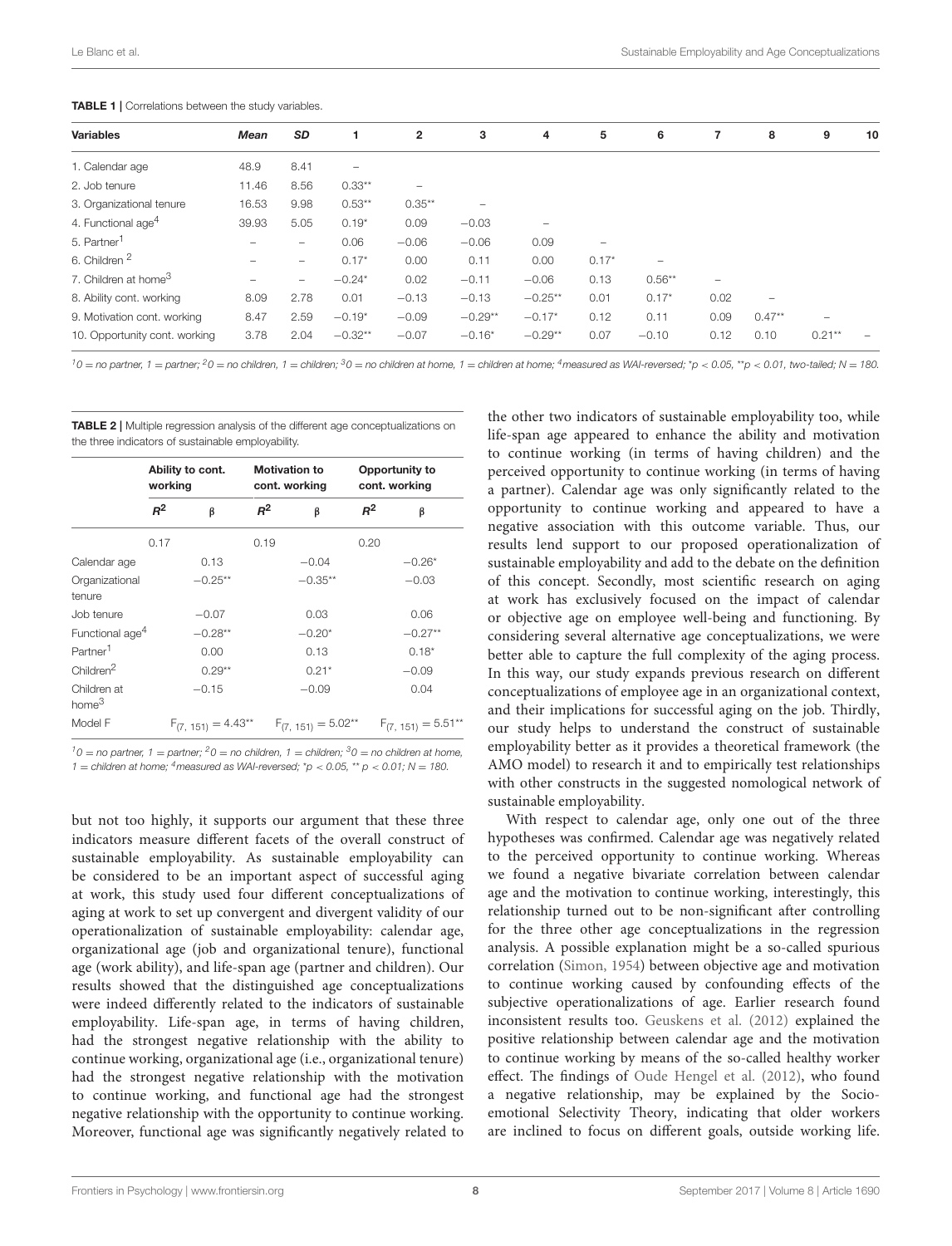Obviously, longitudinal work is necessary to better understand the underlying mechanisms and possible processes linking calendar age and motivation to work.

Concerning organizational age, only one out of our three hypotheses was confirmed. Contrary to our expectation, organizational age, measured as organizational tenure, was negatively instead of positively related to the ability to continue working. The phenomenon of "experience concentration" [\(Thijssen, 1996\)](#page-11-21) or skill obsolescence [\(Schalk et al., 2010\)](#page-10-25) might be an important reason for this. The qualifications that are required for a job have become more and more complex and keeping abreast of new developments is needed in presentday working life. If employees do not succeed in updating their skills and knowledge during their entire career, their ability to continue working will be reduced. In addition, the reduction in early retirement possibilities may also provide less room for the healthy worker effect. Moreover, we found that organizational age was negatively related to the motivation to continue working. This may also be ascribed to the harmful effect of skill obsolescence, which apparently is more impactful on the worker's willingness to go on in comparison with positive effects such as the rise in salary with increasing seniority. In addition, as sustainable employability is a broad construct, involving work motivation, the negative relationship could also be a reflection of less motivated, or achievement oriented employees to not look for new opportunities. Contrary to our hypothesis, organizational age did not explain a significant amount of variance in perceived opportunity to continue working. Several factors might moderate this relationship, for example, aspects of work self-efficacy [\(Stajkovic and Luthans, 1998\)](#page-10-35), perceived external employment opportunities [\(Rothwell and Arnold, 2007\)](#page-10-5), and different types of organizational commitment (affective, normative, and continuance, see [Meyer and Allen, 1991\)](#page-10-36).

All three hypotheses for functional age were confirmed. In line with earlier research, we found that functional age decreases the ability, motivation and opportunity to continue to work (Sterns and Doverspike, [1989;](#page-11-17) [Kooij et al., 2008;](#page-10-11) [Geuskens et al., 2012\)](#page-10-10). Given the cross-sectional approach of our study, further research using longitudinal designs is needed in order to shed more light on the mechanisms underlying this relationship. As sustainable employability is a rather broad construct, based on this empirical work we cannot exclude possible effects of underlying constructs such a general health, and energy levels, to mention but a few.

Concerning life-span age, we could partly confirm all three hypotheses. Having a partner, goes together with the selfperceived opportunity to continue working (see also McQuaid and Lindsay, [2005\)](#page-10-30). Having children on the other hand, appeared to be positively related to both the ability and to the motivation to continue working. Earlier studies showed mixed results regarding the relationship between life-span age and the ability and motivation to continue working which may be caused by the large variety in operationalizatons of life-span age that have been used in different studies [\(Proper et al., 2009;](#page-10-29) De Wind et al., [2014,](#page-9-20) [2015\)](#page-9-14). As already mentioned in the section on Hypotheses, research on the relationship between life-span age and health and mortality finds mixed results too. Marriage appears to be good for everybody, but parenthood does not have positive effects for all. Another possibility is that, given the fact that, nowadays, traditional life trajectories are less prevalent in comparison with the past, especially when the life-span increases, substantial events, such as marriage and having children might be less reliable markers of life-span with age. Obviously, more indepth scholarly work taking into account the effect of all kinds of family constellations, incorporating financial, emotional, and time demands, is needed to better understand the impact of life-span age.

The present study has some limitations. Firstly, all data have been collected using a quantitative self-rating approach opening up the possibility of response set consistencies. Notwithstanding this limitation, we believe that using age measures based on the perceptions of employees themselves over and above calendar age has increased our insights on the possible role of age. In addition, by using self-perceived employability, which forms the basis of a mechanism leading to enhanced performance over the life-span [\(Vanhercke et al., 2014\)](#page-11-9), our approach has high value in the light of a better understanding of sustainable careers [\(Van der Heijden and De Vos, 2015\)](#page-11-5). Still, future studies might apply qualitative work as well, and include other-ratings of some study variables (e.g., 360◦ feedback or assessments by others for the measurement of the three indicators of sustainable employability). In addition, as both ability and motivation to continue working have been operationalized by one-item measures (a practice that should not be unequivocally rejected; see [Wanous and Reichers, 1996\)](#page-11-31), being a less time-consuming effort which was assumed to have more face validity in this case (see [Nagy, 2002\)](#page-10-37), future work using multi-item scales is called for in order to enable us to compare psychometric qualities.

Secondly, research using multi-wave designs can provide more specific information about the stability and change of the variables, and about cross-lagged (i.e., over time) relationships compared with our cross-sectional approach [\(Spurk and Abele,](#page-10-38) [2014\)](#page-10-38). Related to this, reciprocal relationships between age conceptualizations and indicators for sustainable employability might be taken into account too. For example, it might be that more employable individuals are also more actively searching for opportunities to protect their functional age and or to adjust their private life situation to their career ambitions, and therefore increase their ability, motivation or opportunity to continue working. As a result, they might even become more employable over time, what would result in positive reciprocal relations between the study variables.

Thirdly, data have been collected among employees holding a variety of jobs but within one specific sector, and therefore future research among different occupational groups should be performed in order to test the generalizability of our results. For instance, public service employees may have a lesser need for employability due to more job security and better unemployment benefits than employees in the private sector. Moreover, the respondents in our sample had relatively high organizational and job tenure, so future research should use samples that are more diverse in this respect.

Finally, more scholarly work is needed to investigate the impact of psychosocial or subjective age. For instance, empirical research could focus on the impact of age stereotypes on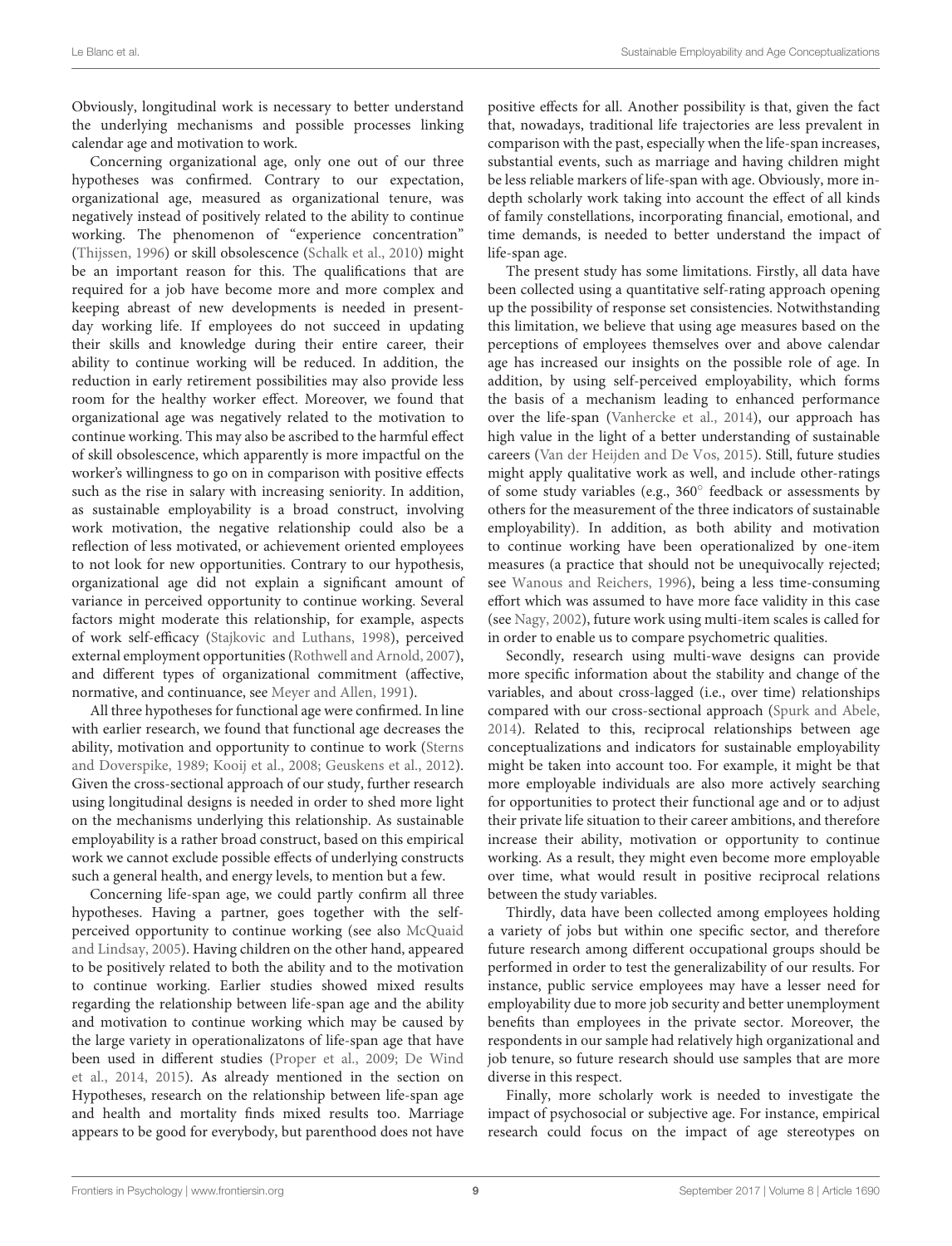discriminatory cultures in working organizations, and their effects on sustainable employability. Another promising path of scholarly work in this field concerns socially generated age effects, resulting from age norms (see for instance [Lawrence,](#page-10-39) [1988\)](#page-10-39) and relational demography [\(Shore et al., 2003\)](#page-10-40). Also, we should investigate the extent to which national culture influences psychosocial or subjective age, and age norms. Finally, responding to the complexity of age and generations, more research is needed in order to better understand how, to what extent and under which circumstances age management policies might be effective in the light of managing age diversity and sustainable careers [\(Pitt-Catsouphes et al., 2011;](#page-10-41) [Segers et al.,](#page-10-42) [2014\)](#page-10-42).

It goes without saying that chronological or objective age is something one cannot change. However, both individuals and organizational stakeholders (direct supervisor, management, and HR representatives) can intervene in the employee's organizational, functional and, to a lesser extent, life-span age to protect and enhance his/her sustainable employability. Sound interventions at the workplace focusing on lifestyle,

### **REFERENCES**

- <span id="page-9-13"></span>Akkermans, J., De Lange, A. H., Van der Heijden, B. I. J. M., Jansen, P. G. W., and Dikkers, J. S. E. (2016). What about time? Examining chronological and subjective age and their relation to work motivation. Career Dev. Int. 21, 419–439. doi: [10.1108/CDI-04-2016-0063](https://doi.org/10.1108/CDI-04-2016-0063)
- <span id="page-9-21"></span>Alavinia, S. M. (2008). The Effect of Work on Health and Work Ability. Ph. D. thesis, Erasmus, MC, Rotterdam.
- <span id="page-9-3"></span>Appelbaum, E., Bailey, T., Berg, P., and Kalleberg, A. (2000). Manufacturing Advantage: Why High Performance Work Systems Pay Off. New York, NY: Cornell University.
- <span id="page-9-17"></span>Bal, P. M., Jansen, P. G. W., Van der Velde, M. E. G., De Lange, A. H., and Rousseau, D. M. (2010). The role of future time perspective in psychological contracts: a study among older workers. J. Voc. Behav. 76, 474–486. doi: [10.1016/j.jvb.2010.01.002](https://doi.org/10.1016/j.jvb.2010.01.002)
- <span id="page-9-9"></span>Baltes, P. B. (1987). Theoretical propositions of life span developmental psychology: on the dynamics between growth and decline. Dev. Psychol. 23, 611–626.
- <span id="page-9-10"></span>Baltes, P. B., and Baltes, M. M. (1990). "Psychological perspectives on successful aging: the model of selective optimization with compensation," in Successful Aging: Perspectives from the Behavioral Sciences, eds P. B. Baltes and M. M. Baltes (New York, NY: Cambridge University Press), 1–34.
- <span id="page-9-11"></span>Baltes, P. B., Staudinger, U. M., and Lindenberger, U. (1999). Lifespan psychology: theory and application to intellectual functioning. Annu. Rev. Psychol. 50, 471–507. doi: [10.1146/annurev.psych.50.1.471](https://doi.org/10.1146/annurev.psych.50.1.471)
- <span id="page-9-1"></span>Berntson, E., Sverke, M., and Marklund, S. (2006). Predicting perceived employability: human capital or labour market opportunities? Econ. Ind. Democracy 27, 223–244. doi: [10.1177/0143831X06063098](https://doi.org/10.1177/0143831X06063098)
- <span id="page-9-19"></span>Billet, S., Dymock, D., Johnson, G., and Martin, G. (2011). Overcoming the paradox of employers view about older workers. Int. J. Hum. Resour. Manag. 22, 1248–1261. doi: [10.1080/09585192.2011.559097](https://doi.org/10.1080/09585192.2011.559097)
- <span id="page-9-4"></span>Boxall, P., and Macky, K. (2009). Research and theory on high-performance work systems: progressing the high involvement stream. Hum. Resour. Manag. J. 19, 3–23. doi: [10.1111/j.1748-8583.2008.00082.x](https://doi.org/10.1111/j.1748-8583.2008.00082.x)
- <span id="page-9-15"></span>Carstensen, L. L. (1995). Evidence for a life span theory of socioemotional selectivity. Curr. Direct. Psychol. Sci. 4, 151–156.
- <span id="page-9-12"></span>Carstensen, L. L. (2006). The influence of a sense of time on human development. Science 312, 1913–1915. doi: [10.1126/science.1127488](https://doi.org/10.1126/science.1127488)
- <span id="page-9-6"></span>Cleveland, J. N., and Shore, L. M. (1992). Self-and supervisory perspectives on age and work attitudes and performance. J. Appl. Psychol. 77:469. doi: [10.1037/0021-9010.77.4.469](https://doi.org/10.1037/0021-9010.77.4.469)

health and work ability are advised to protect one's ability, motivation and opportunity to work. Also, we suggest measures to enhance the employee's mobility and career development aimed at reducing the possibly negative effects of organizational age, due to experience concentration. Only in case all parties involved do their utmost to promote workers' sustainable employability, their chances to survive in the current-day dynamic working environment are optimized. Hopefully, our attempt to conceptualize sustainable employability, and to substantiate our conceptualization by demonstrating different associations with age conceptualizations, stimulates future research in the field of both (the management of) employability and aging at work.

### AUTHOR CONTRIBUTIONS

All three authors (PL, BV, and TV) contributed equally to the drafting of the manuscript (research question, propositions) and to the writing of the manuscript. Data were collected by author TV. Data analysis was performed by author PL.

- <span id="page-9-5"></span>Cleveland, J. N., Shore, L. M., and Murphy, K. R. (1997). Personand context-oriented perceptual age measures: additional evidence of distinctiveness and usefulness. J. Organ. Behav. 239–251. doi: [10.1002/\(SICI\)1099-1379\(199705\)18:3](https://doi.org/10.1002/(SICI)1099-1379(199705)18:3<239::AID-JOB794>3.0.CO;2-A)<239::AID-JOB794>3.0.CO;2-A
- <span id="page-9-18"></span>De Cuyper, N., Mauno, S., Kinnunen, U., and Mäkikangas, A. (2011). The role of job resources in the relation between perceived employability and turnover intention: a prospective two-sample study. J. Voc. Behav. 78, 253–263. doi: [10.1016/j.jvb.2010.09.008](https://doi.org/10.1016/j.jvb.2010.09.008)
- <span id="page-9-2"></span>De Cuyper, N., Raeder, S., Van der Heijden, B. I., and Wittekind, A. (2012). The association between workers' employability and burnout in a reorganization context: longitudinal evidence building upon the conservation of resources theory. J. Occup. Health Psychol. [17, 162–174. doi: 10.1037/a00](https://doi.org/10.1037/a0027348) 27348
- <span id="page-9-16"></span>De Lange, A. H., Bal, P. M., Van der Heijden, B. I. J. M., De Jong, N. D., and Schaufeli, W. B. (2011). When I'm 64: psychological contract breach, work motivation and the moderating roles of future time perspective and regulatory focus. Work Stress 25, 338–354. doi: [10.1080/02678373.2011.632610](https://doi.org/10.1080/02678373.2011.632610)
- <span id="page-9-8"></span>De Lange, A. H., Kooij, D. T. A. M., and Van der Heijden, B. I. J. M. (2015). "Human resource management and sustainability at work across the lifespan," in An Integrative Perspective. Facing the Challenges of a Multi-Age Workforce: A Use-Inspired Approach, eds L. Finkelstein, D. Truxillo, F. Fraccaroli, and R. Kanfer (New York, NY: Routledge), 50–79.
- <span id="page-9-7"></span>De Lange, A. H., Taris, T. W., Jansen, P., Smulders, P., Houtman, I., and Kompier, M. (2006). "Age as a factor in the relation between work and mental health: results from the longitudinal TAS survey," Occupational Health Psychology: European Perspectives on Research, Education and Practice, Vol. 1, eds J. Houdmont and S. McIntyre (Maia: ISMAI Publications), 21–45.
- <span id="page-9-20"></span>De Wind, A., Geuskens, G. A., Ybema, J. F., Blatter, B. M., Burdorf, A., Bongers, P. M., et al. (2014). Health, job characteristics, skills, and social and financial factors in relation to early retirement–results from a longitudinal study in the Netherlands. Scand. J. Work Environ. Health 40, 186–194. doi: [10.5271/sjweh.3393](https://doi.org/10.5271/sjweh.3393)
- <span id="page-9-14"></span>De Wind, A., Geuskens, G. A., Ybema, J. F., Bongers, P. M., and Van der Beek, A. J. (2015). The role of ability, motivation, and opportunity to work in the transition from work to early retirement-testing and optimizing the Early Retirement Model. Scand. J. Work Environ. Health 41, 24–35. doi: [10.5271/sjweh.3468](https://doi.org/10.5271/sjweh.3468)
- <span id="page-9-22"></span>De Zwart, B. C. H., Frings-Dresen, M. H. W., and Van Duivenbooden, J. C. (2002). Test–retest reliability of the work ability index questionnaire. Occup. Med. 52, 177–181. doi: [10.1093/occmed/52.4.177](https://doi.org/10.1093/occmed/52.4.177)
- <span id="page-9-0"></span>Feintuch, A. (1955). Improving the employability and attitudes of "difficult to place" persons. Psychol. Monogr. 69, 392–397. doi: [10.1037/h0093689](https://doi.org/10.1037/h0093689)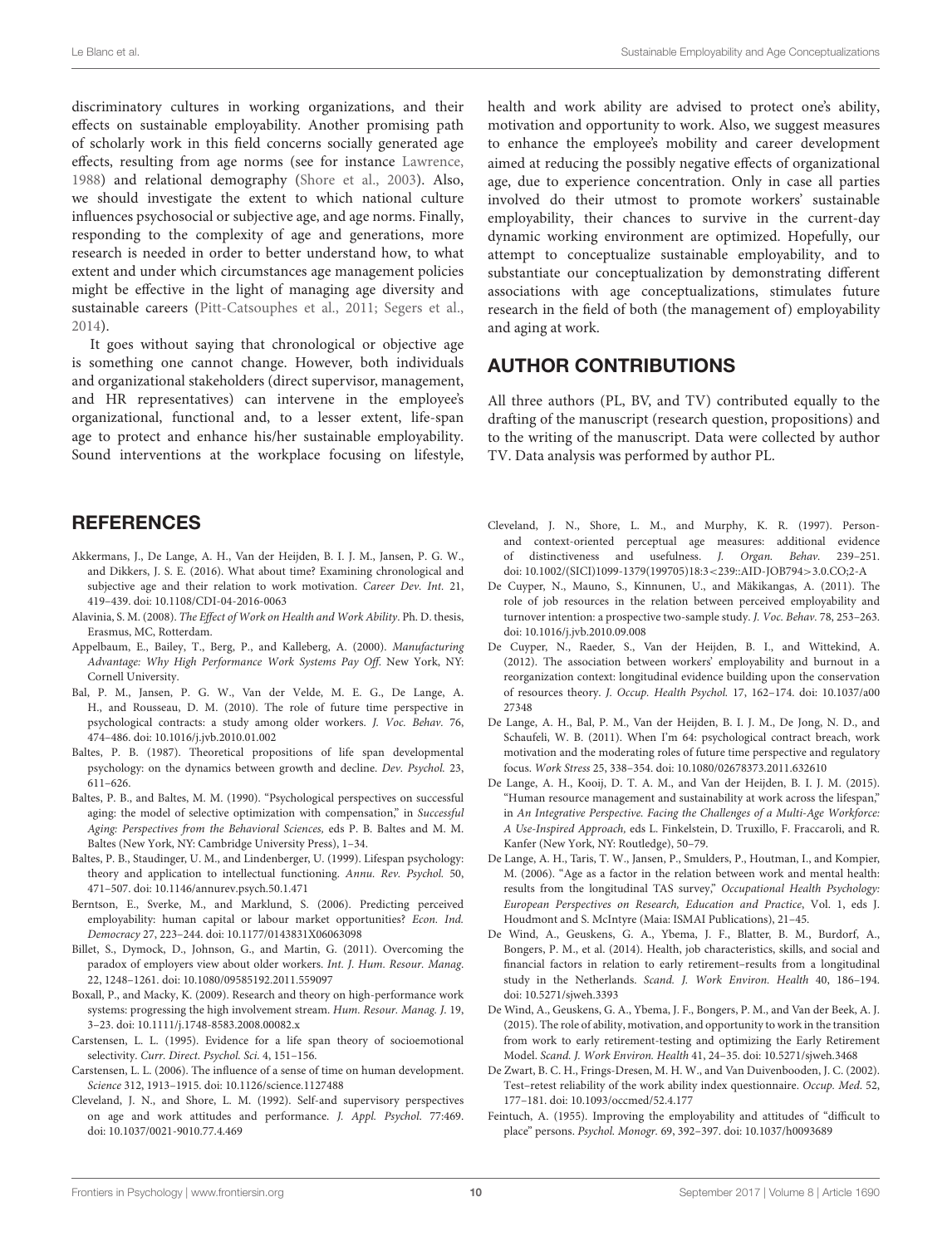- <span id="page-10-24"></span>Finkelstein, L. M., and Farrell, S. (2007). "An expanded view of age bias in the workplace," in Aging and Work in the 21st Century, eds K. Shultz and G. Adams (Mahwah, NJ: Lawrence Erlbaum), 73–108.
- <span id="page-10-0"></span>Fleuren, B., De Grip, A., Jansen, N., Kant, I. J., and Zijlstra, F. (2016). Critical reflections on the currently leading definition of sustainable employability. Scand. J. Work Environ. Health 42, 557–560. doi: [10.5271/sjweh.3585](https://doi.org/10.5271/sjweh.3585)
- <span id="page-10-3"></span>Forrier, A., and Sels, L. (2003). The concept employability: a complex mosaic. Int. J. Hum. Resour. Dev. Manag. 3, 102–124. doi: [10.1504/IJHRDM.2003.002414](https://doi.org/10.1504/IJHRDM.2003.002414)
- <span id="page-10-7"></span>Forrier, A., Verbruggen, M., and De Cuyper, N. (2015). Integrating different notions of employability in a dynamic chain: the relationship between job transitions, movement capital and perceived employability. J. Vocat. Behav. 89, 56–64. doi: [10.1016/j.jvb.2015.04.007](https://doi.org/10.1016/j.jvb.2015.04.007)
- <span id="page-10-23"></span>Freund, A. M., and Ebner, N. C. (2005). "The aging self: shifting from promoting gains to balancing losses," in The Adaptive Self: Personal Continuity and Intentional Self-development, eds W. Greve, K. Rothermund, and D. Wentura (Berlin: Hogrefe), 185–202.
- <span id="page-10-4"></span>Fugate, M., Kinicki, A. J., and Ashforth, B. E. (2004). Employability: a psychosocial construct, its dimensions, and applications. J. Vocat. Behav. 65, 14–38. doi: [10.1016/j.jvb.2003.10.005](https://doi.org/10.1016/j.jvb.2003.10.005)
- <span id="page-10-10"></span>Geuskens, G. A., Oude Hengel, K. M., Koppes, L. L., and Ybema, J. F. (2012). Predictors of the willingness and the ability to continue working until the age of 65 years. J. Occup. Environ. Med. 54, 572–578. doi: [10.1097/JOM.0b013e318248057a](https://doi.org/10.1097/JOM.0b013e318248057a)
- <span id="page-10-12"></span>Hall, B. H., Mairesse, J., and Turner, L. (2007). Identifying age, cohort, and period effects in scientific research productivity: discussion and illustration using simulated and actual data on French physicists. Econ. Innov. New Technol[. 16, 159–177. doi: 10.1080/10438590600](https://doi.org/10.1080/10438590600983010) 983010
- <span id="page-10-2"></span>Hillage, J., and Pollard, E. (1998). Employability: Developing a Framework for policy Analysis. Research Brief 85, DFEE (Department for Education and Employment). Brighton: The Institute for Employment Studies.
- <span id="page-10-33"></span>Hooftman, W. E., Mars, G. M. J., Janssen, B., De Vroome, E. M. M., Pleijers, A. J. S. F., Michiels, J. M. M., et al. (2016). Nationale Enquête Arbeidsomstandigheden (NEA) 2016. Methodologie en Globale Resultaten [The Netherlands Working Conditions Survey 2016: Methodology and Overall Results]. Hoofddorp: TNO.
- <span id="page-10-27"></span>Ilmarinen, J., Tuomi, J. K., and Klockars, M. (1997). Changes in the work ability of active employees as measured by the work ability index over an 11-year period. Scand. J. Work Environ. Health 23, 49–57.
- <span id="page-10-31"></span>Ilmarinen, J., Tuomi, T., K., and Seitsamo, J. (2005). New dimensions of work ability. Int. Cong. Series 1280, 3–7. doi: [10.1016/j.ics.2005.02.060](https://doi.org/10.1016/j.ics.2005.02.060)
- <span id="page-10-15"></span>Kaliterna, L., Larsen, Z. P., and Brkljacic, T. (2002). Chronological and subjective age in relation to work demands: survey of Croatian workers. Exp. Aging Res. 28, 39–49. doi: [10.1080/036107302753365531](https://doi.org/10.1080/036107302753365531)
- <span id="page-10-20"></span>Kanfer, R., and Ackerman, P. L. (2004). Aging, adult development, and work motivation. Acad. Manag. Rev. 29, 440–458. doi: [10.2307/20159053](https://doi.org/10.2307/20159053)
- <span id="page-10-22"></span>Kanfer, R., Beier, M. E., and Ackerman, P. L. (2013). Goals and motivation related to work in later adulthood: an organizing framework. Eur. J. Work Organ. Psychol. 22, 253–264. doi: [10.1080/1359432X.2012.734298](https://doi.org/10.1080/1359432X.2012.734298)
- <span id="page-10-26"></span>Klein Hesselink, D. J., and Van Vuuren, T. (1999). Job flexibility and job insecurity: the Dutch case. Eur. J. Work Organ. Psychol. 8, 273–293. doi: [10.1080/135943299398366](https://doi.org/10.1080/135943299398366)
- <span id="page-10-11"></span>Kooij, D., De Lange, A., Jansen, P., and Dikkers, J. (2008). Older workers' motivation to continue to work: five meanings of age: a conceptual review. J. Manag. Psychol[. 23, 364–394. doi: 10.1108/026839408108](https://doi.org/10.1108/02683940810869015) 69015
- <span id="page-10-19"></span>Kooij, D. T. A. M., Bal, P. M., and Kanfer, R. (2014). Future time perspective and promotion focus as determinants of intraindividual change in work motivation. Psychol. Aging 29, 319–328. doi: [10.1037/a0036768](https://doi.org/10.1037/a0036768)
- <span id="page-10-32"></span>Koppes, L., De Vroome, E., Mol, M., Janssen, B., and Van den Bossche, S. (2011). Nationale Enquête Arbeidsomstandigheden 2010: Methodologie en Globale Resultaten [The Netherlands Working Conditions Survey 2010: Methodology and Overall Results]. Hoofddorp, TNO.
- <span id="page-10-39"></span>Lawrence, B. S. (1988). New wrinkles in the theory of age: demography, norms, and performance ratings. Acad. Manag. J. 31, 309–337. doi: [10.2307/256550](https://doi.org/10.2307/256550)
- <span id="page-10-6"></span>Lazarova, M., and Taylor, S. (2009). Boundaryless careers, social capital, and knowledge management: implications for organizational performance. J. Organ. Behav. 30, 119–139. doi: [10.1002/job.545](https://doi.org/10.1002/job.545)
- <span id="page-10-17"></span>McMichael, A. J. (1976). Standardized mortality ratios and the "healthy worker effect" scratching beneath the surface. J. Occup. Med. 18, 165-168. doi: [10.1097/00043764-197603000-00009](https://doi.org/10.1097/00043764-197603000-00009)
- <span id="page-10-30"></span>McQuaid, R. W., and Lindsay, C. (2005). The concept of employability. Urban Stud. 42, 197–219. doi: [10.1080/0042098042000316100](https://doi.org/10.1080/0042098042000316100)
- <span id="page-10-36"></span>Meyer, J. P., and Allen, N. J. (1991). A three-component conceptualization of organizational commitment. Hum. Resour. Manag. Rev. 1, 61–89. doi: [10.1016/1053-4822\(91\)90011-Z](https://doi.org/10.1016/1053-4822(91)90011-Z)
- <span id="page-10-37"></span>Nagy, M. S. (2002). Using a single-item approach to measure facet job satisfaction. J. Occup. Organ. Psychol. 75, 77–86. doi: [10.1348/096317902167658](https://doi.org/10.1348/096317902167658)
- <span id="page-10-18"></span>Oude Hengel, K. M., Blatter, B. M., Geuskens, G. A., Koppes, L. L., and Bongers, P. M. (2012). Factors associated with the ability and willingness to continue working until the age of 65 in construction workers. Int. Arch. Occup. Environ. Health 85, 783–790. doi: [10.1007/s00420-011-0719-3](https://doi.org/10.1007/s00420-011-0719-3)
- <span id="page-10-1"></span>Philips, D. R., and Siu, O. (2012). "Global aging and aging workers," in The Oxford Handbook of Work and Aging, eds J. W. Hedge and W. C. Borman (Oxford: Oxford University Press), 11–32.
- <span id="page-10-41"></span>Pitt-Catsouphes, M., Matz-Costa, C., and Brown, M. (2011). "The prism of age: managing age diversity in the twenty-first-century workplace," in Managing an Age-Diverse Workforce, eds E. Parry and S. Tyson (London: Palgrave Macmillan), 80–94.
- <span id="page-10-29"></span>Proper, K. I., Deeg, D. J., and Van der Beek, A. J. (2009). Challenges at work and financial rewards to stimulate longer workforce participation. Hum. Resour. Health 7:70. doi: [10.1186/1478-4491-7-70](https://doi.org/10.1186/1478-4491-7-70)
- <span id="page-10-28"></span>Robards, J., Evandrou, M., Falkingham, J., and Vlachantoni, A. (2012). Marital status, health and mortality. Maturitas 73, 295–299. doi: [10.1016/j.maturitas.2012.08.007](https://doi.org/10.1016/j.maturitas.2012.08.007)
- <span id="page-10-5"></span>Rothwell, A., and Arnold, J. (2007). Self-perceived employability: development and validation of a scale. Pers. Rev. 36, 23–41. doi: [10.1108/00483480710716704](https://doi.org/10.1108/00483480710716704)
- <span id="page-10-8"></span>Sanders, J., Dorenbosch, L., and Blonk, R. (2015). "The fragility of employability: A dynamic perspective and examples from the Netherlands," in Sustainable Working Lives, eds J. Vuori, R. Blonk, and R. H. Price (Dordrecht: Springer), 187–214.
- <span id="page-10-25"></span>Schalk, R., van Veldhoven, M., de Lange, A. H., De Witte, H., Kraus, K., StamovRoßnagel, C., et al. (2010). Moving European research on work and ageing forward: overview and agenda. Eur. J. Work Organ. Psychol. 19, 76–101. doi: [10.1080/13594320802674629](https://doi.org/10.1080/13594320802674629)
- <span id="page-10-42"></span>Segers, J., Inceoglu, I., and Finkelstein, L. (2014). "The age cube of work," in Generational Diversity at Work: New Research Perspectives, ed E. Parry (New York, NY: Routledge), 11–36.
- <span id="page-10-9"></span>Semeijn, J. H., Van Dam, K., Van Vuuren, T., and Van der Heijden, B. (2015). "Sustainable labour participation for sustainable careers," in Handbook of Research on Sustainable Careers, eds A. De Vos and B. Van der Heijden (Cheltenham, UK: Edward Elgar Publishing), 146–160.
- <span id="page-10-14"></span>Sharkey, B. J. (1987). Functional vs chronologic age. Med. Sci. Sports Exerc. 19, 174–178. doi: [10.1249/00005768-198704000-00018](https://doi.org/10.1249/00005768-198704000-00018)
- <span id="page-10-40"></span>Shore, L. M., Cleveland, J. N., and Goldberg, C. B. (2003). Work attitudes and decisions as a function of manager age and employee age. J. Appl. Psychol. 88, 529–537. doi: [10.1037/0021-9010.88.3.529](https://doi.org/10.1037/0021-9010.88.3.529)
- <span id="page-10-34"></span>Simon, H. A. (1954). Spurious correlation: a causal interpretation. J. Am. Stat. Assoc. 49, 467–479.
- <span id="page-10-38"></span>Spurk, D., and Abele, A. E. (2014). Synchronous and time-lagged effects between occupational self-efficacy and objective and subjective career success: findings from a four-wave and 9-year longitudinal study. J. Vocat. Behav. 84, 119–132. doi: [10.1016/j.jvb.2013.12.002](https://doi.org/10.1016/j.jvb.2013.12.002)
- <span id="page-10-35"></span>Stajkovic, A. D., and Luthans, F. (1998). Self-efficacy and workrelated performance: a meta-analysis. Psychol. Bull. 124, 240–261. doi: [10.1037/0033-2909.124.2.240](https://doi.org/10.1037/0033-2909.124.2.240)
- <span id="page-10-21"></span>Stamov-Roßnagel, C., and Hertel, G. (2010). Older workers' motivation: against the myth of general decline. Manag. Decis. 48, 894–906. doi: [10.1108/00251741011053451](https://doi.org/10.1108/00251741011053451)
- <span id="page-10-13"></span>Staudinger, U. M., and Bowen, C. E. (2011). A systemic approach to aging in the work context. Z. Arbeitsmarktforsch. 44, 295–306. doi: [10.1007/s12651-011-0086-2](https://doi.org/10.1007/s12651-011-0086-2)
- <span id="page-10-16"></span>Stephan, Y., Demulier, V., and Terracciano, A. (2012). Personality, self-rated health, and subjective age in a life-span sample: the moderating role of chronological age. Psychol. Aging 27, 875–880. doi: [10.1037/a0028301](https://doi.org/10.1037/a0028301)